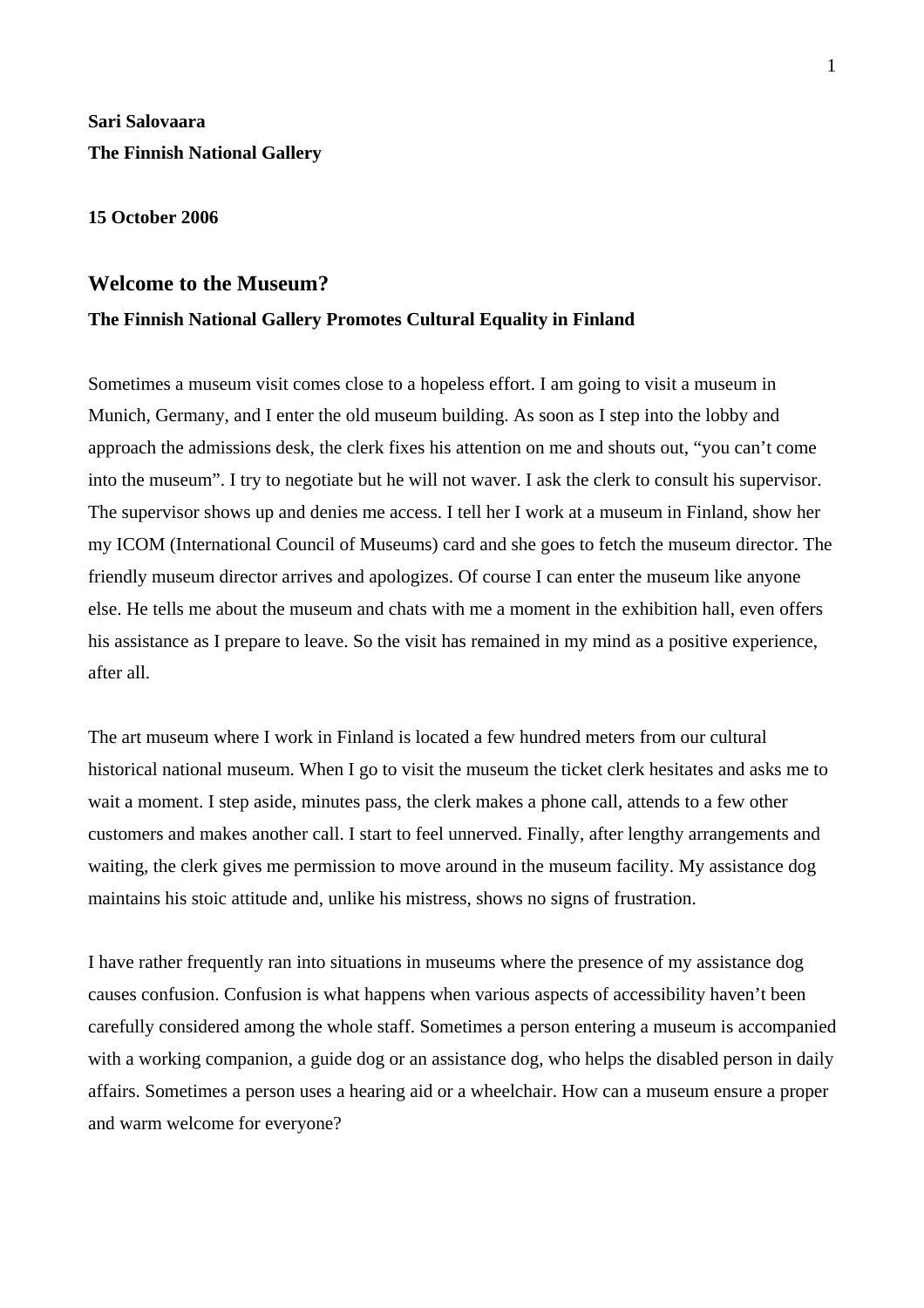#### **Accessibility of Museums Under Scrutiny**

Museum accessibility relates to such concepts as democracy, justice and equality. When we collect material connected with our past and study it, we have to ask why and for whom we are doing it. Only an accessible museum can be a well-functioning museum, since without accessibility a museum cannot perform its task as a provider of information in a satisfactory manner.

Following international examples, discussion on access to culture gained momentum in Finland at the turn of the century. The principal perception was that audience-related work should reach out to all different citizens. Following the efforts of various organizations for people with disabilities, we have become better aware of various obstacles to participation and realized that groups that have been left outside of the museum service supply are by no means marginal.

On the basis of prior British research and efforts, accessibility was increasingly defined through various sub-elements. In a comprehensive audience-focused approach the assessment of accessibility includes the physical environment, accessibility of contents through different senses, access to information and practical details, financial accessibility, social and cultural accessibility and ability to influence all this through decision-making and inclusive attitudes. When speaking of cultural services, the concept of accessibility becomes exceedingly broad, heeding to diverse audiences and their diverse needs.

Accessibility work in Finnish museums at the start of the 2000s has especially centered on a better recognition of people with disabilities or other mobility concerns. For such people, obstacles to participation are often very concrete and require explicit measures. Museums soon started to use accessibility checklists for assessing their activities and guiding material for e.g. organizers of exhibitions. Other groups that are easily marginalized or left invisible include many ethnic minorities and sexual minorities with their own special perspectives. These groups and questions concerning them have in the latter half of the 2000s been more widely included in diversity discussion as groups for whom accessibility needs to be reviewed.

Promotion of accessibility can be viewed as proceeding, both in museums and other cultural work, in stages. At the first stage, the situation is surveyed and concrete obstacles to participation are removed. The next thing to ensure is that the facilities are accessible and that information and experiences are offered in alternative forms, the supply content is checked and all the needed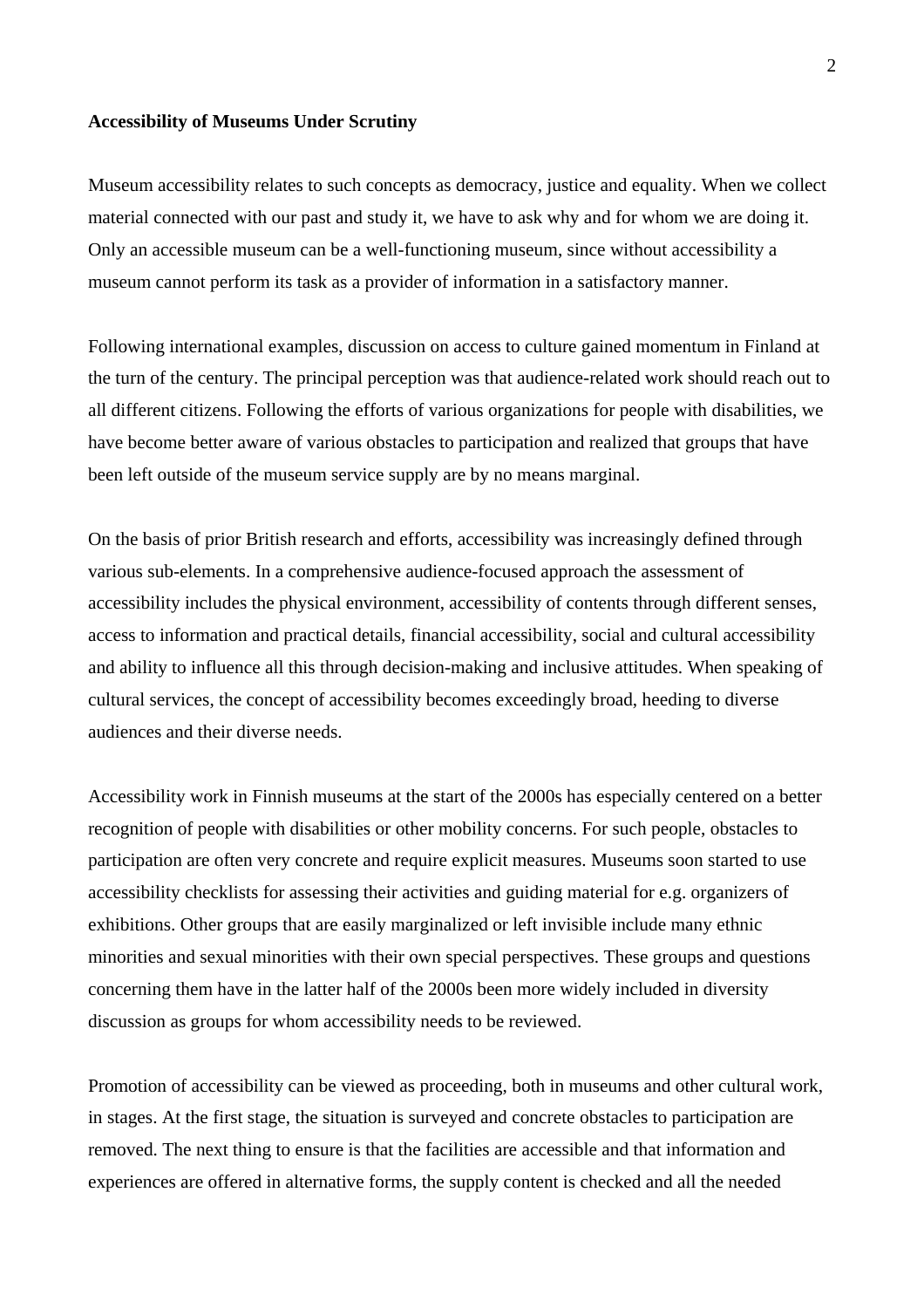information is provided on the services. At this stage it may be discovered that some of the physical obstacles cannot feasibly be removed, and decisions must be made on how to inform visitors about this and take people with mobility concerns into account through alternative solutions.

When it is already known that a site or a service has something to offer to all different types of audiences, active efforts to reach out to new participants and visitors can be undertaken. At this second stage, the aim is to develop effectual relations to users and to raise awareness of and confidence in the fact that the site has carefully considered people's individual ways of learning, moving, using their senses and communicating. Diverse audiences and individuals have started to actively take part in these projects, creating services "in their image" and consequently, the role of museums' surrounding communities has grown. At the third stage a state has already been reached where the operations of a museum or other cultural service provider promote equality, prevent social and cultural exclusion and contribute to the welfare of individuals and communities through, for example, means of cultural education.

# **Key Role of Cultural Administration**

In Finland there have been increased efforts since the start of the 2000s to extend the principles of equality and equal opportunities to the field of cultural services. International guidelines and agreements and national legislation aim more and more clearly and concretely towards equal opportunities for diverse groups of citizens. Multiculturality and internationality, minority rights, securing development for children and youth and population ageing are challenges of today's society. Cultural administration strives for its own part to recognize these challenges and find effective means to promote cultural access for all citizens.

The work for promoting accessibility at the Finnish Ministry of Education has proceeded in three stages: at the first stage, a working group was appointed to evaluate cultural participation among people with disabilities and supportive administrative measures. Secondly, Disabled People and Culture Committee was appointed to prepare an action plan to support operators in the field of culture so that especially people with disabilities are better taken into consideration as producers and consumers of culture. The committee comprised representatives from state administration and the municipal sector, cultural institutions and organizations for the disabled. The third stage centered on the Access to Arts and Culture for All program, in which the Ministry of Education outlined its measures for the five-year period of 2006-2010. In the program the perspective on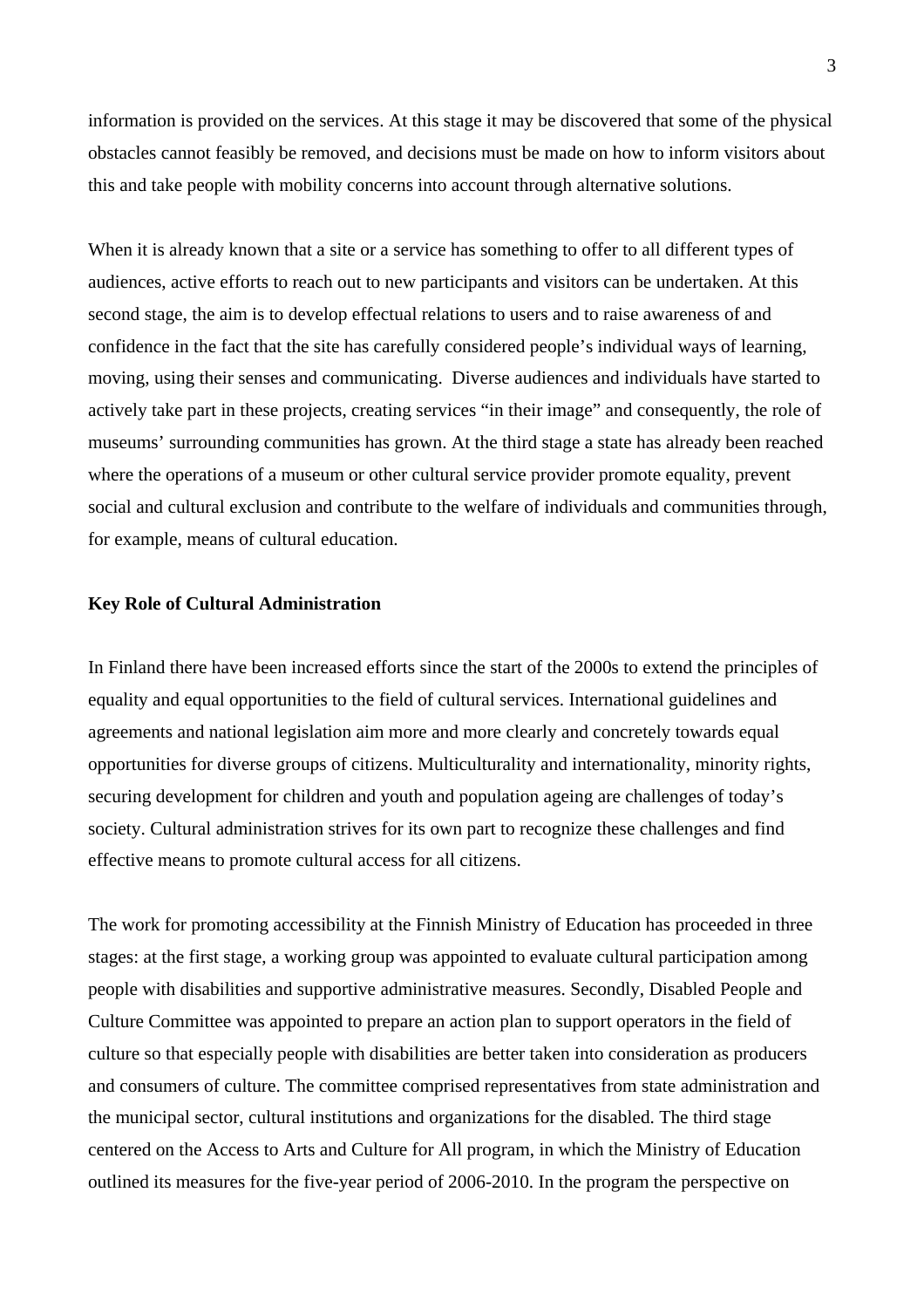accessibility has been extended to cover not only that of people with disabilities but also the views of other minorities and special groups. Among them are immigrants, language and cultural minorities and ageing people. The suggested measures primarily concern resource allocation, information-based guidance and performance management. One of the means of information-based guidance has been to finance the Culture for All information service for cultural practitioners, which is coordinated by the Finnish National Gallery. The Ministry encourages cross-sectoral cooperation in the work of promoting accessibility.

#### **Nordic Cooperation**

Nordic operating models are rather closely related and subject to active interaction. Museums have also had good experiences with cooperation that has centered on improved access to cultural heritage. Geographic closeness and similarities in social structures have created traditions for cooperation and financing models that enable collaborative projects among Nordic countries. One initiator in these projects has been the Nordic Council on Disability Policy operating under the auspices of the Nordic Council of Ministers. The Council has published reports on Nordic cultural and disability policies and brought perspectives of cultural policy for all citizens into discussion.

The Museums for All project in 2000-2003 started off cooperation among museums around the essential questions of accessibility. Participators in the project included, besides Nordic museums, also representatives of different groups of people with disabilities. Four sub-projects were carried out within the project, resulting in an Accessible Museum guidebook for museum staff, a checklist as an accessibility evaluation tool for museums, the international Museums for All conference and a touring exhibition.

One way of drawing attention to questions of accessibility has been recognition through contests and awards. The Nordic Council on Disability Policy picked museums as the theme of its Nordic accessibility contest in 2001. The Council also published a book in connection with the theme, which introduces twelve Nordic museums and their work to enhance accessibility.

Nordic museum professionals have wished to form a functional network because close communication, easy exchange of experiences and better information resources can help cultural professionals in their daily work. A project was launched to start off an accessibility network for museums, during which the contact framework and methods of communication were established.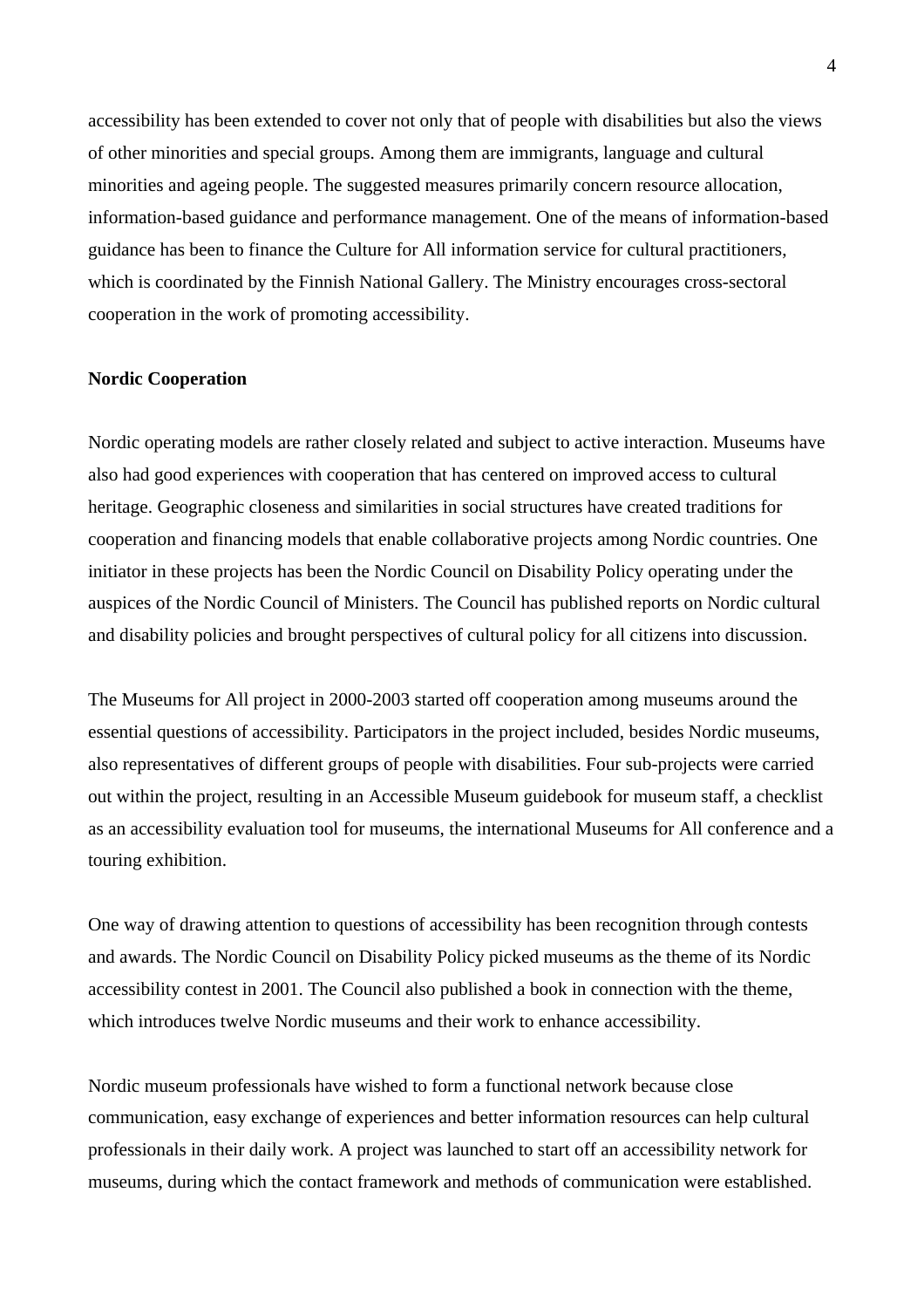Promotion of cultural access calls for awareness, information and knowledge, which the network brings more easily within reach through, for example, its website and e-mail discussions.

#### **The Finnish National Gallery Promoting Cultural Accessibility**

In Finland, the Finnish National Gallery is actively engaged in promoting equal access to culture. It is the country's largest art museum institution, comprising the Ateneum Museum of Art, Museum of Contemporary Art Kiasma, the Sinebrychoff Art Museum and Central Art Archives. Especially persons involved in its pedagogic activities have produced path-breaking results and practical initiatives. A significant achievement has been a two-year project that started in 1999, during which accessibility of the Finnish National Gallery's own museums was studied extensively in respect with improvement. Since the National Gallery is one of the national central museums in Finland, its practices have a countrywide impact. The first project was continued with a national evaluation and training program in which both smaller and bigger museums from southern Finland to Lapland took part. Along with accumulated experiences and information, the Culture for All network for workers in the cultural sector was established in the Art Museum Development Department of the National Gallery. The unit has also had an appointed cultural diversity coordinator since 2005, who assesses museum services and activities from the perspective of minorities and cultural diversity.

Another important sphere of action has been cooperation between the National Gallery and other central actors in the museum sector, such as the National Board of Antiquities and the Finnish Museums Association. International projects have been initiated and cooperation has been carried out at both Nordic and wider international level. The National Gallery has also taken part in cultural policy program work. The aim is to influence the structures of cultural services: to establish permanent operating environments, actors, practices and models that enable long-term development work. The National Gallery has thus become an important national and international actor in promotion of accessibility.

#### **Culture for All Service**

The Culture for All service coordinated by The Finnish National Gallery is one effective means of increasing and concentrating information. The information service operates within the Finnish National Gallery's Art Museum Development Department. Its task is to enhance cultural accessibility through the establishment of networks and communication contacts, needs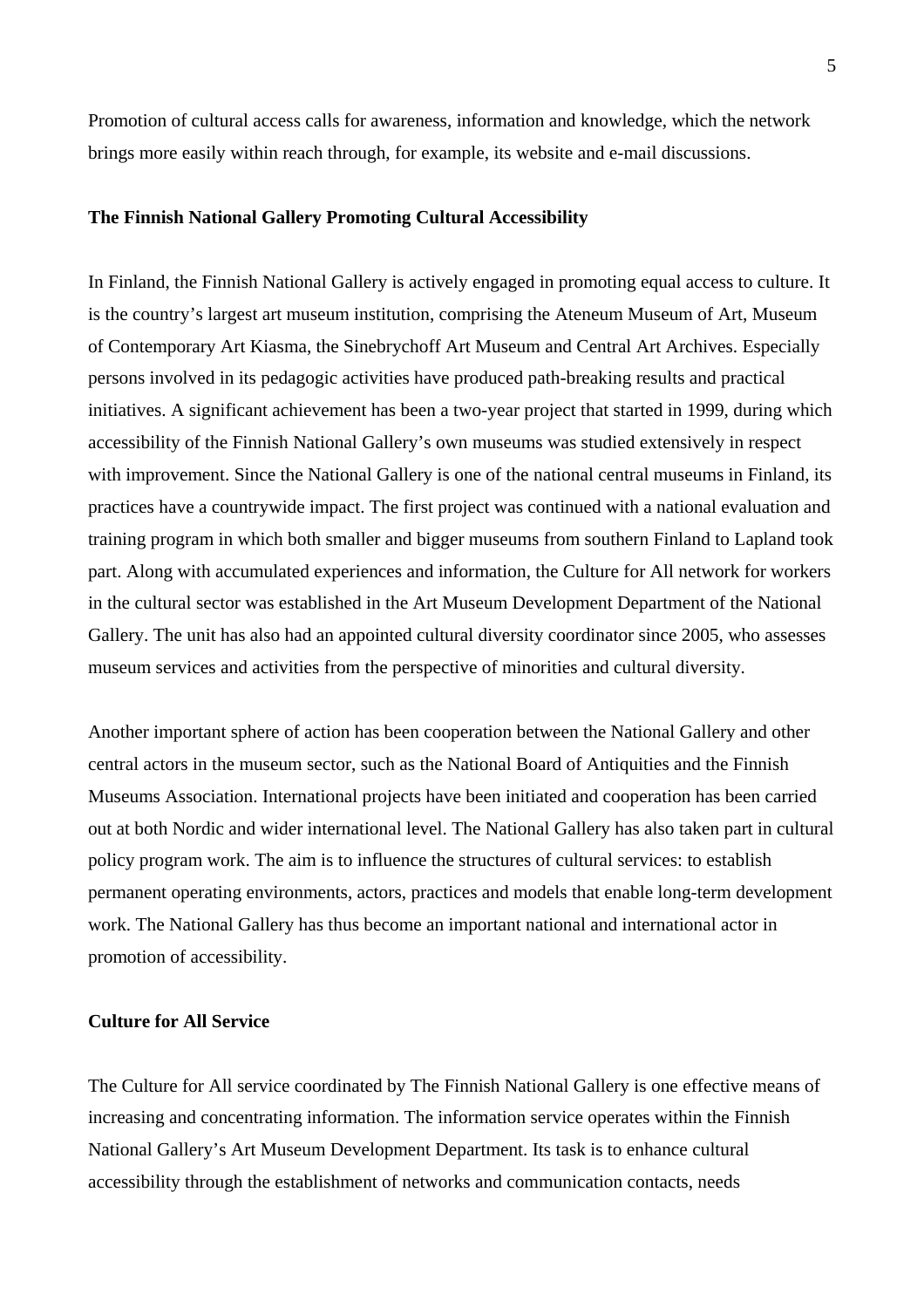assessments, training and production of materials. The information service provides tools, guidelines and expertise for the use of cultural service producers. An important channel for sharing information is the unit's website at www.cultureforall.info. The Finnish Ministry of Education finances the information service as part of its strategy work with cultural accessibility as one main emphasis.

One example of the unit's services is accessibility assessments museums can commission on their built environment and services. When a survey is commissioned, the museum and its activities are assessed in detail together with museum staff and an expert or experts. The museum receives an evaluation report containing observations from a visitor's perspective. The survey focuses on such aspects as communication, entrance to the building, services, public spaces, signs, exhibitions, etc. The survey is based on, for example, building codes and accessibility guidelines. It makes it easier for the museum staff to prepare an overall plan: what are adopted as the goals; what concrete measures should be employed; what cannot feasible be realized; which staff member bears responsibility for which change/reform, i.e. who is responsible for the implementation; what are the financial parameters; what is the timetable; what is urgent; etc.

The Culture for All Service also arranges customized training for museum staffs, organizes seminars and provides guest speakers. Producing guiding material is also a central part of the unit's operations. Checklists for self-evaluation of services are provided for museums, organizes of cultural events and theatres. The Culture for All service has also produced a DVD guide titled "Open Doors", which introduces through international examples work for greater accessibility in cultural heritage sites. The DVD has been produced as part of the EU-financed ACCU project (Access to Cultural Heritage: Policies of Presentation and Use 2004-2007).

## **Practical Measures in Art Museums**

The museums of the Finnish National Gallery have attempted in various ways to take diversity of audiences into account. One integral part of this work is communication, to ensure that the potential museum-goers receive appropriate information already before their museum visit. Museum brochures and websites should provide basic information on accessibility: are the facilities accessible, are there assistive hearing devices and seeing aids available, etc. Information is also designed directly for target groups. The staff is trained in the use of plain language and graphic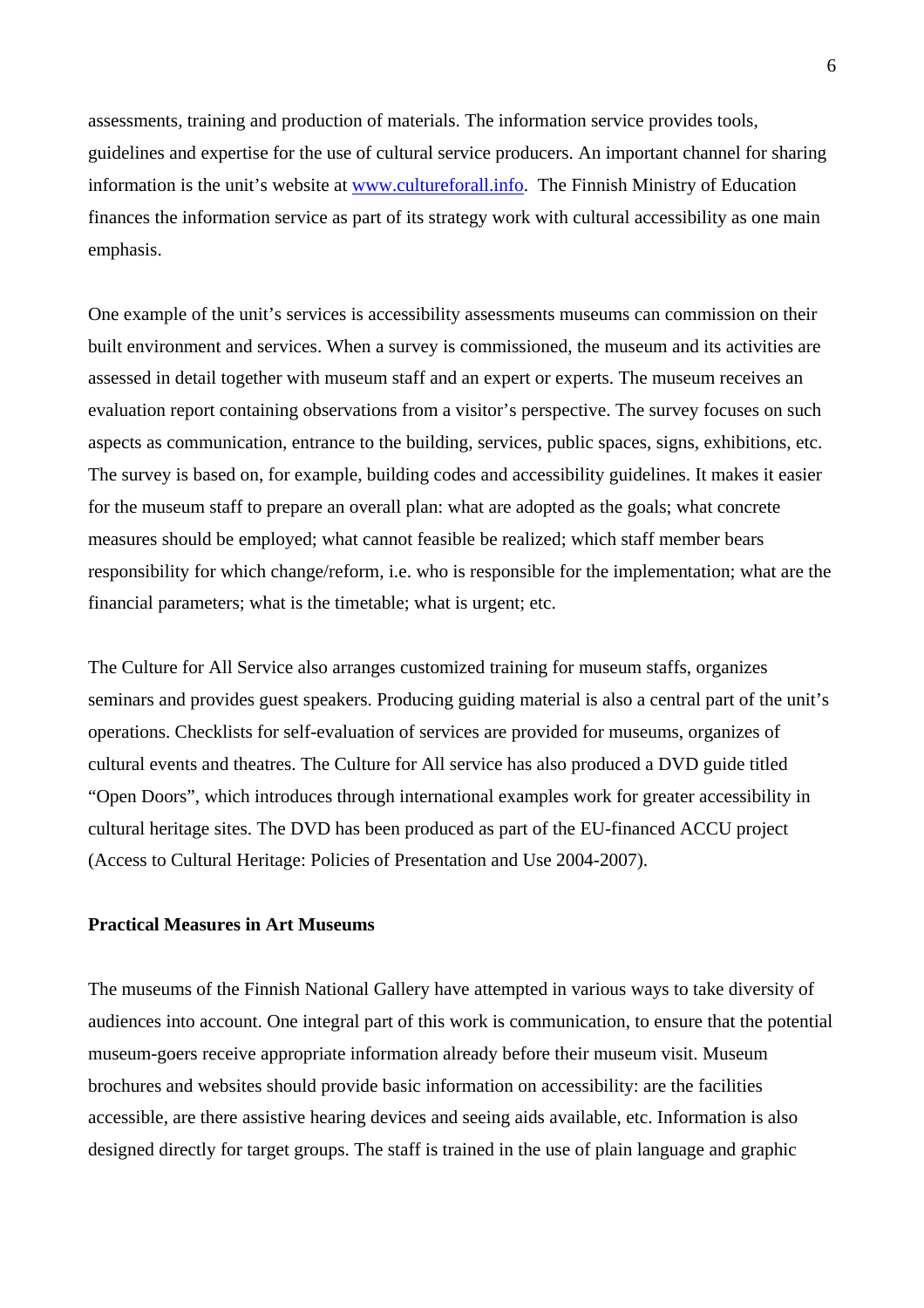design for people with visual impairments. Basics on accessible web design are studied so that websites can be operated also with aids for people with visual impairments.

Access to the built environment can be a challenge especially in older buildings. A major reform process in an older building can be, for example, basic renovations during which elevators are installed. Smaller reforms are easier to carry out; floors have been equipped with safety tape indicating stairs, signs have been redesigned, seats have been acquired for public use, tele/induction loop systems have been installed, service counters have been lowered, etc.

An instruction leaflet has been prepared for organizers of exhibitions, which helps to take the needs of diverse audiences into account. Information on each exhibition and its background is provided in a form that is understandable for all. Clearly readable texts and carefully designed audio guides are important. The possibility to examine objects through different senses interests audiences.

Touch screens featuring the building, art and artists of the Ateneum Art Museum were designed to serve as diverse a range of audience as possible. The screens were developed to be easily accessible and they were supplemented with such assistive devices as magnifying glasses and tele/induction loops. The procedure of content and graphic layout have been designed to be simple by using, for example, strong enough contrasts between objects and their backgrounds or clear fonts. The basic principles of plain language are applied in texts; sound and graphic design support each other and users are given options to adjust them.

Museum guides have had opportunities to acquire further training in guiding special-needs groups and guide services have, for example, been offered in plain or sign language and for visitors with visual impairments. Guided tours have made visitors feel more comfortable through such solutions as portable chairs and assistive hearing devices. Guides have also been supplied with material relating to multisensory works, such as fabric, small objects or sound samples.

In the field of pedagogies, the National Gallery's three museums have organized theme events connected with different kinds of audience groups. Some have been realized together with immigrant groups, some with organizations or individuals involved with work for the disabled. Special focus has been placed on children's events, striving to also reach out to children with disabilities. It is important to engage diverse audiences to reflect alongside museum professionals on the content and perspectives of a museum's services.